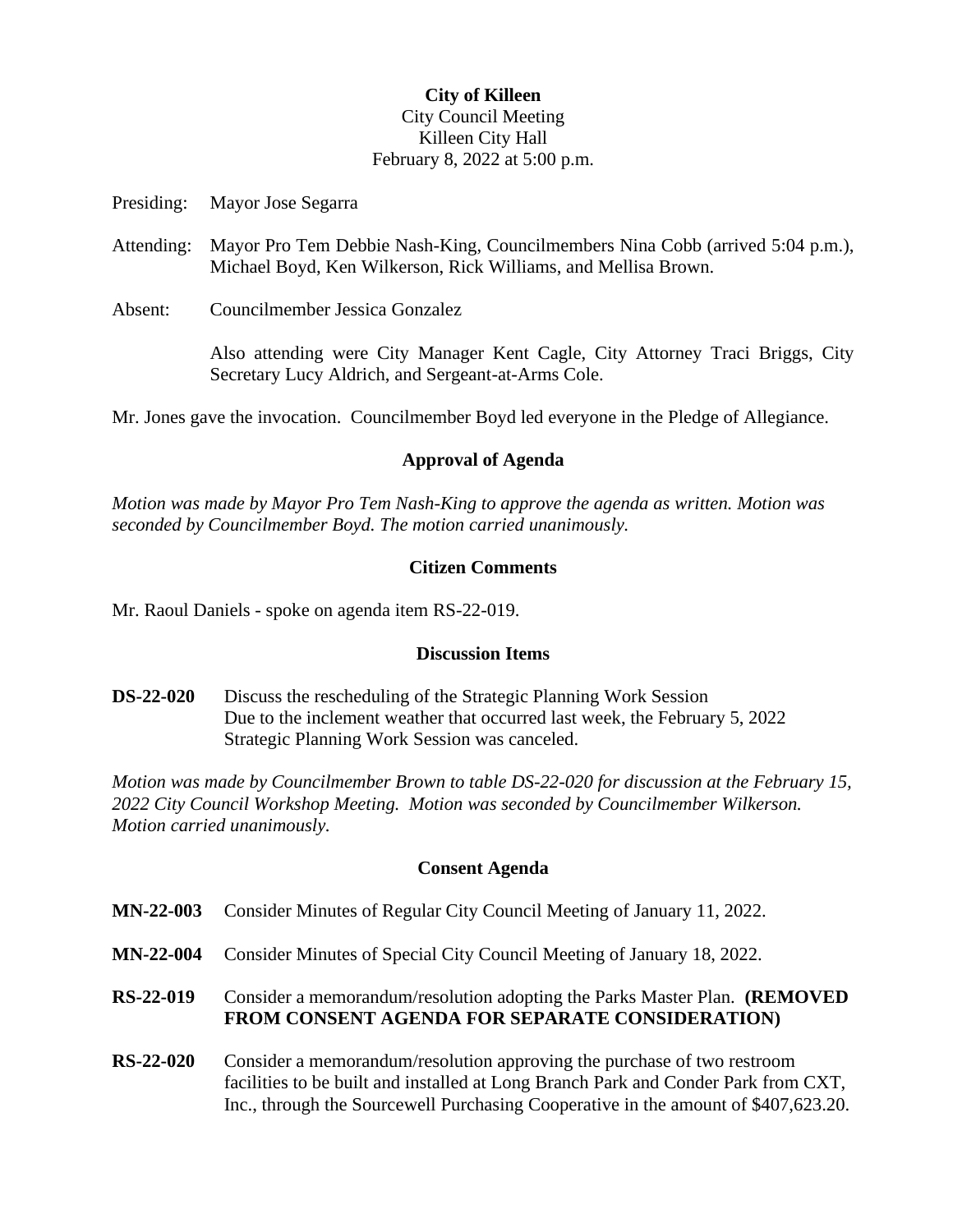Regular City Council Meeting February 8, 2022 – Page 2

- **RS-22-023** Consider a memorandum/resolution accepting a Concessions Rent Relief Airport Rescue Grant in the amount of \$151,319.
- **RS-22-024** Consider a memorandum/resolution approving Addendum No. 7 to the American Airline lease agreement with the Killeen Fort Hood Regional Airport.
- **RS-22-025** Consider a memorandum/resolution ratifying an emergency purchase for repairs to Unit #240 (Ladder 9) by Metro Fire Apparatus Specialists in the amount of \$180,798.82.
- **OR-22-005** Consider an ordinance calling a Charter Amendment Election on May 7, 2022. **(REMOVED FROM CONSENT AGENDA FOR SEPARATE CONSIDERATION)**
- **OR-22-006** Consider an ordinance to approve redistricting of the City of Killeen single member council districts and establishing new district boundaries.

The City Secretary read the caption of the ordinance (OR-22-005). AN ORDINANCE ORDERING THE HOLDING OF AN ELECTION IN THE CITY OF KILLEEN, TEXAS, FOR THE PURPOSE OF SUBMITTING TO THE VOTERS OF THE CITY PROPOSED AMENDMENTS TO THE HOME RULE CHARTER OF THE CITY; SPECIFYING THAT THE PROVISIONS OF THE GENERAL ELECTION LAWS SHALL CONTROL ALL QUESTIONS PERTAINING TO SUCH ELECTION; PRESCRIBING THE CONTENTS OF THE OFFICIAL BALLOT; PROVIDING FOR COMPENSATION; DESIGNATING THE POLLING PLACES, AND PROVIDING FOR POSTING AND PUBLICATION OF NOTICE OF ELECTION AND CONTAINING MISCELLANEOUS PROVISIONS.

The City Secretary read the caption of the ordinance (OR-22-006). AN ORDINANCE OF THE CITY COUNCIL OF THE CITY OF KILLEEN, TEXAS, APPROVING THE REDISTRICTING OF THE CITY'S SINGLE MEMBER COUNCIL DISTRICTS AND ESTABLISHING NEW DISTRICT BOUNDARY LINES FOR KILLEEN CITY COUNCIL ELECTIONS BASED ON 2020 CENSUS DATA; AND PROVIDING FOR AN EFFECTIVE DATE.

*Motion was made by Mayor Pro Tem Nash-King to approve the consent agenda as written. Without a second, the motion died. Councilmember Wilkerson made a motion to approve the consent agenda removing RS-22-019 for separate consideration. Motion was seconded by Councilmember Williams. Councilmember Brown made a motion to amend approving the consent agenda and removing RS-22-019 and OR-22-005 for separate consideration. Councilmember Wilkerson seconded the amended motion. The amendment carried unanimously. The motion as amended carried unanimously.*

**RS-22-019** Consider a memorandum/resolution adopting the Parks Master Plan.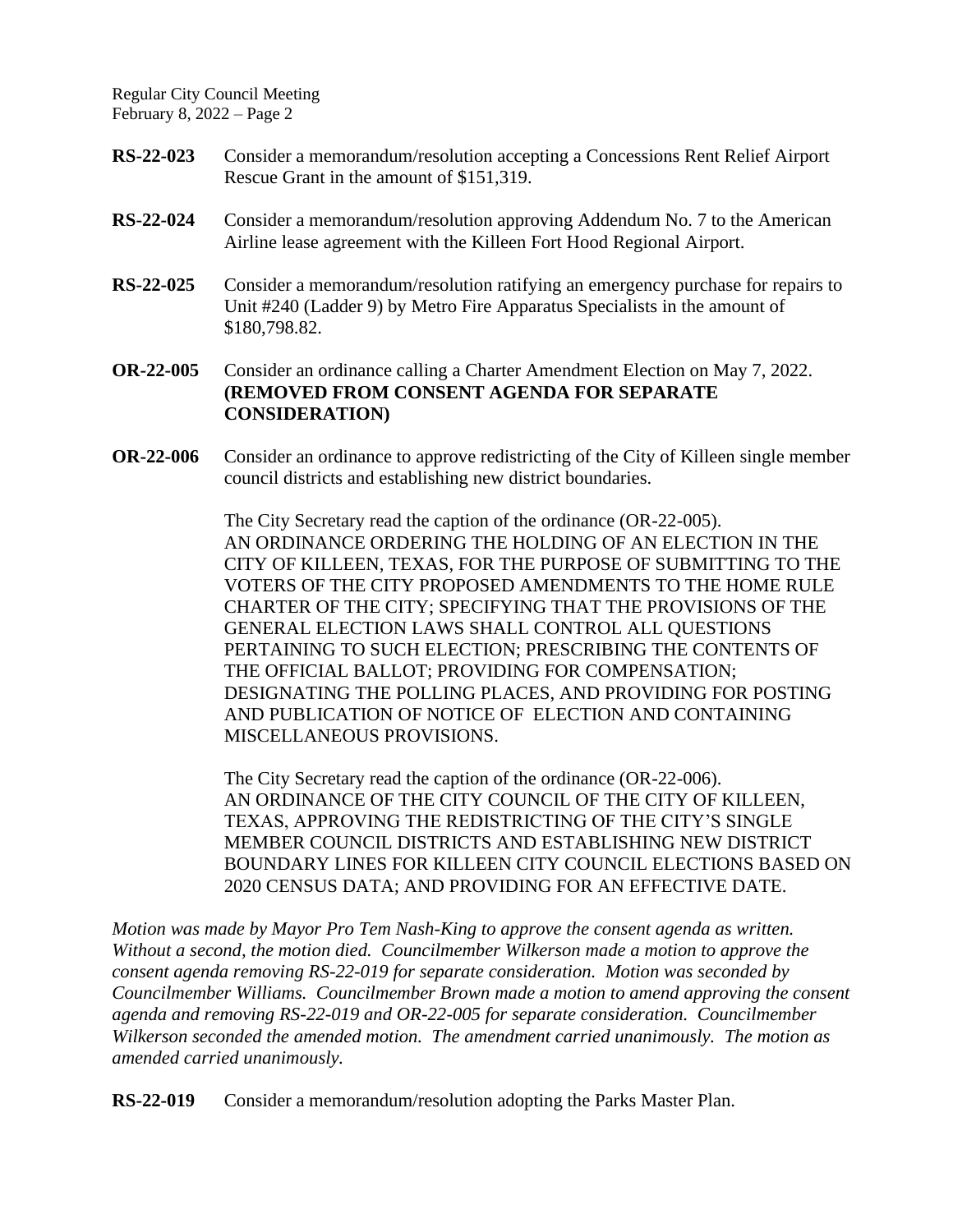Regular City Council Meeting February 8, 2022 – Page 3

Mr. Joe Brown, Executive Director of Recreation Services was available to answer questions and to provide additional information.

*Councilmember Wilkerson made a motion of direction to have staff conduct a meeting specifically for youth organization representatives to give them another opportunity to add input towards the Parks Master Plan for a possible amendment to the Plan focusing on youth programs. Councilmember Boyd seconded the motion of direction. The motion of direction carried unanimously.*

*Motion was made by Mayor Pro Tem Nash-King to approve RS-22-019. Motion was seconded by Councilmember Cobb. Motion carried unanimously.*

**OR-22-005** Consider an ordinance calling a Charter Amendment Election on May 7, 2022. Ms. Holli Clements, Deputy City Attorney was available to answer questions and to provide additional information.

*Motion was made by Councilmember Brown to table OR-22-005 until after the Public Hearing Items allowing staff to add a proposition to the ordinance that would require a member of the City Council to resign from their present office immediately upon announcing to run for office as defined by the Texas Ethics Commission or filing for either the office of the Mayor or the office of Councilmember. Motion was seconded by Councilmember Wilkerson. Councilmember Williams made a motion to amend to table OR-22-005 to after the Public Hearing Items allowing staff to add a proposition to the ordinance that would require a member of the City Council to resign from their present office immediately upon filing for either the office of the Mayor or the office of Councilmember. The amended motion was seconded by Councilmember Boyd. The amendment carried unanimously. The motion as amended carried unanimously.*

## **Resolutions**

**RS-22-021** Consider a memorandum/resolution amending the appointment of councilmembers to the Senior Citizen Advisory Board subcommittee.

> Mayor Segarra advised that he would like to amend the Senior Citizen Advisory Board subcommittee appointment of Mayor Pro Tem Nash-King by replacing her with Councilmember Cobb.

*Motion was made by Mayor Pro Tem Nash-King to approve RS-22-021. Motion was seconded by Councilmember Williams. Motion carried unanimously.*

**RS-22-022** Consider a memorandum/resolution declaring vacancies on various citizen boards and commissions and appointing members to fill the unexpired terms.

## **Staff Comments:** Traci Briggs, City Attorney

Ms. Briggs reviewed City Council's nominations to boards and commissions during the February 1, 2022 City Council Workshop Meeting. In addition, Ms. Briggs, identified Planning and Zoning's recommendation of Commissioner Riakos Adams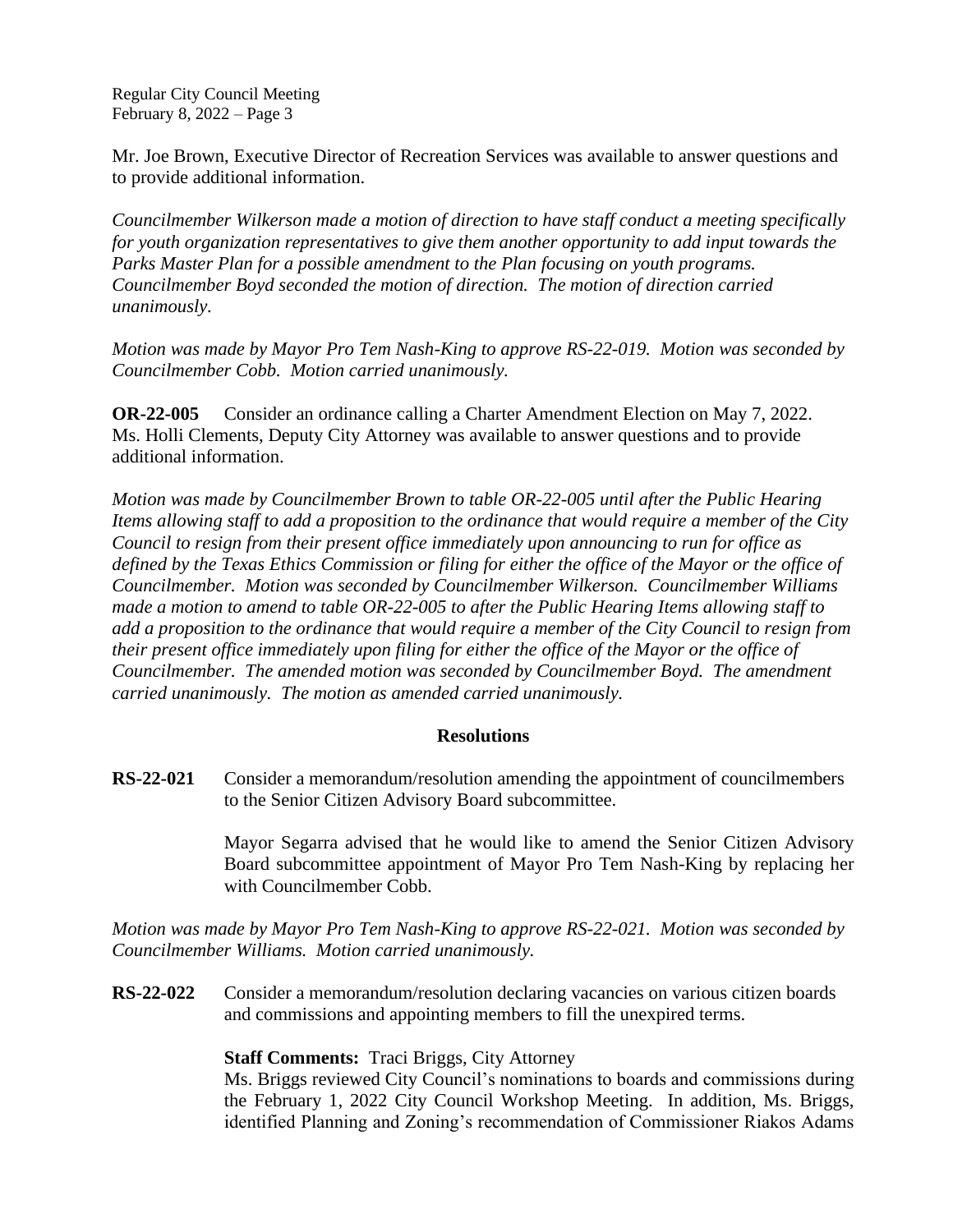to serve as the Planning and Zoning representative on the Zoning Board of Adjustment.

*Motion was made by Councilmember Brown to approve RS-22-022 with Planning and Zoning's recommendation of Commissioner Riakos Adams serving on the Zoning Board of Adjustment. Motion was seconded by Councilmember Williams. Motion carried unanimously.*

**RS-22-026** Consider a memorandum/resolution confirming the City Auditor's annual evaluation and pay increase.

> City Council met with Mr. Matt Grady, City Auditor, on January 18, 2022 for his annual performance evaluation. Based on the majority consensus City Council approved a five percent (5%) salary increase for Mr. Grady.

*Motion was made by Mayor Pro Tem Nash-King to approve RS-22-026. Motion was seconded by Councilmember Wilkerson. Motion carried unanimously.*

## **Public Hearings**

**PH-22-013** HOLD a public hearing and consider an ordinance requested by Joshua Welch on behalf of CP Summit Group, Loverd Wilson Mitchell Trust, Penelope McDonald & Ray Fread (Case #Z21-41), to rezone approximately 80.85 acres out of the J.H. Lewis Survey, Abstract No 0536, the J.W. Morton Survey, Abstract No. 0587, and the T. Arnold Survey, Abstract No. 0055, from "A" (Agricultural District), "A-R1" (Agricultural Single-Family Residential District), and "R-1" (Single-Family Residential District) to Planned Unit Development (PUD) with "SF-2" (Single-Family Residential District). The property is generally located south of Prewitt Ranch Road and East of Clear Creek Road, Killeen, Texas.

> The City Secretary read the caption of the ordinance. AN ORDINANCE AMENDING THE ZONING ORDINANCE OF THE CITY OF KILLEEN BY CHANGING THE ZONING OF APPROXIMATELY 80.85 ACRES OUT OF THE J.H. LEWIS SURVEY, ABSTRACT NO 0536, THE J.W. MORTON SURVEY, ABSTRACT NO 0587, AND THE T. ARNOLD SURVEY, ABSTRACT NO 0055, FROM "A" (AGRICULTURAL DISTRICT), "A-R1" (AGRICULTURAL SINGLE-FAMILY RESIDENTIAL DISTRICT), AND "R-1" (SINGLE-FAMILY RESIDENTIAL DISTRICT) TO PLANNED UNIT DEVELOPMENT (PUD) WITH "SF-2" (SINGLE-FAMILY RESIDENTIAL DISTRICT); PROVIDING A SAVINGS CLAUSE; PROVIDING FOR THE REPEAL OF CONFLICTING PROVISIONS; PROVIDING FOR AN EFFECTIVE DATE.

**Staff Comments:** Wallis Meshier, Director of Planning

The property is designated as general residential on the Future Land Use Map (FLUM) of the Comprehensive Plan. The request is consistent with the FLUM. If approved, the applicant intends to build approximately three-hundred and thirty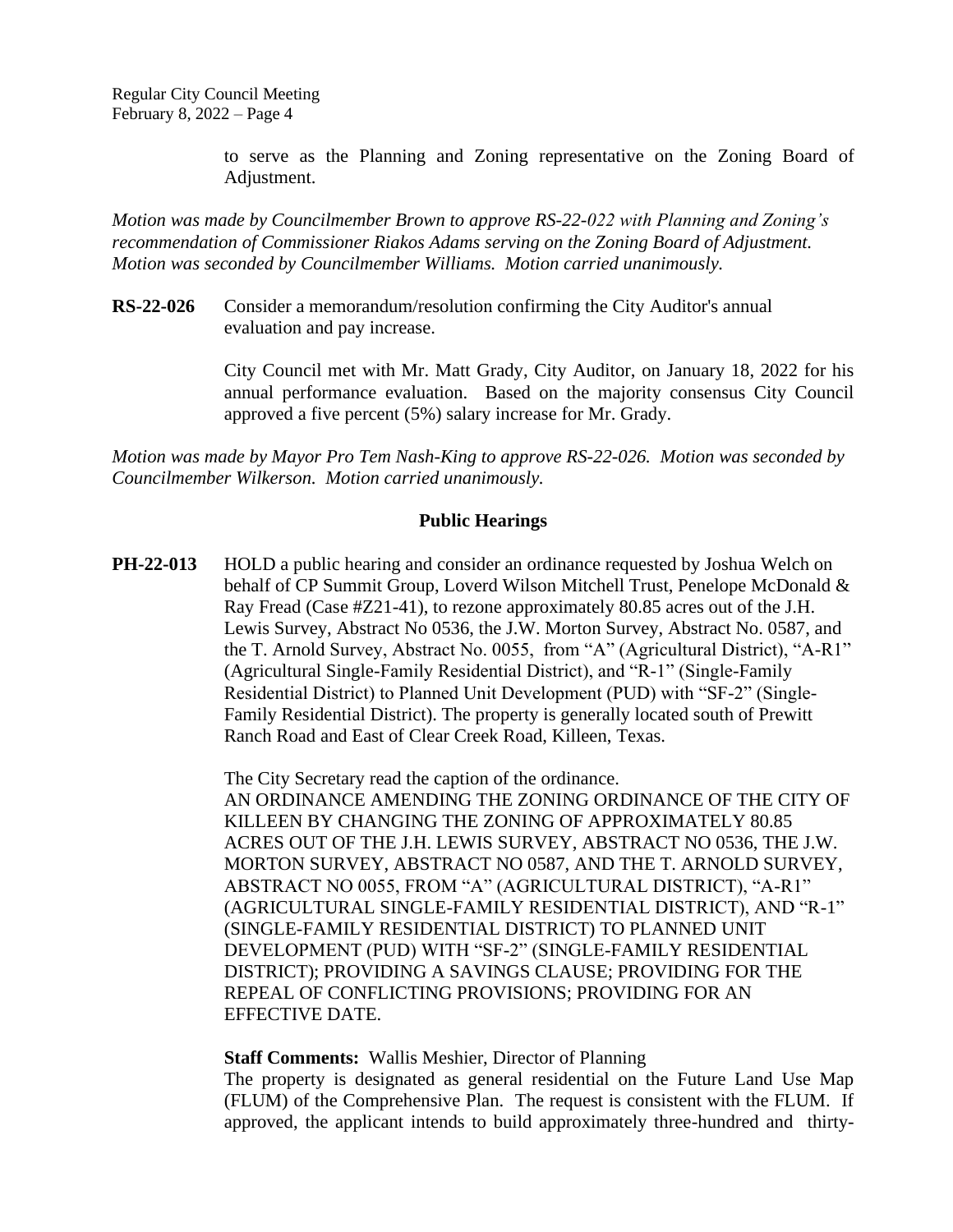three (333) residential lots over nine (9) blocks. Proposed Planned Unit Development Standards and the proposed Homeowner's Association's open space amenity plan have been submitted and reviewed by city staff and the Planning and Zoning Commission. Staff notified one-hundred and ninety-one (191) surrounding property owners. To date, staff has not received any written responses regarding this request. Staff recommends approval of the request with the condition of Architectural Standard number three (3) in the proposed PUD document be revised to state: "For all homes within the proposed development, the exterior wall on either side of the garage door shall not protrude further than any other horizontal building plane on the front elevation." The Planning and Zoning Commission recommended approval with the condition that the east / west street be moved north to shorten the block length of the northern block by a vote of 5 to 1. The applicant has since complied with the recommended condition, which is reflected on the submitted concept plan.

Mayor Segarra invited the applicant to speak.

The applicant, Josh Welch, was available to provide additional information and answer questions.

Mayor Segarra opened the public hearing.

Mr. Bear Jones spoke in opposition of the conditions of only allowing parking on one side of the street and the street size.

With no one else appearing, the public hearing was closed.

*Motion was made by Councilmember Wilkerson to postpone PH-22-013 to the February 15, 2022 City Council Workshop Meeting. Motion was seconded by Mayor Pro Tem Nash-King. Motion carried 4 to 2 with Councilmember Boyd and Councilmember Brown in opposition.*

**PH-22-014** HOLD a public hearing and consider an ordinance requested by Chris Doose, on behalf of Schoolgirl LLC (Case #FLUM 21-12), to amend the Comprehensive Plan's Future Land Use Map (FLUM) from a 'Rural' (R) and 'Suburban Commercial' (SC) designation to 'General Residential' (GR) designation, being approximately 4.586 acres out of the James Cook Survey, Abstract No. 161. The property is locally addressed as 5801 and 5803 Clear Creek Road, Killeen, Texas.

> The City Secretary read the caption of the ordinance. AN ORDINANCE AMENDING THE COMPREHENSIVE PLAN'S FUTURE LAND USE MAP TO CHANGE APPROXIMATELY 4.586 ACRES OUT OF THE JAMES COOK SURVEY, ABSTRACT NO. 161, FROM A 'RURAL' (R) AND 'SUBURBAN COMMERCIAL' (SC) TO 'GENERAL RESIDENTIAL' (GR) DESIGNATION; PROVIDING A SEVERABILITY CLAUSE; PROVIDING A SAVINGS CLAUSE; PROVIDING FOR THE REPEAL OF CONFLICTING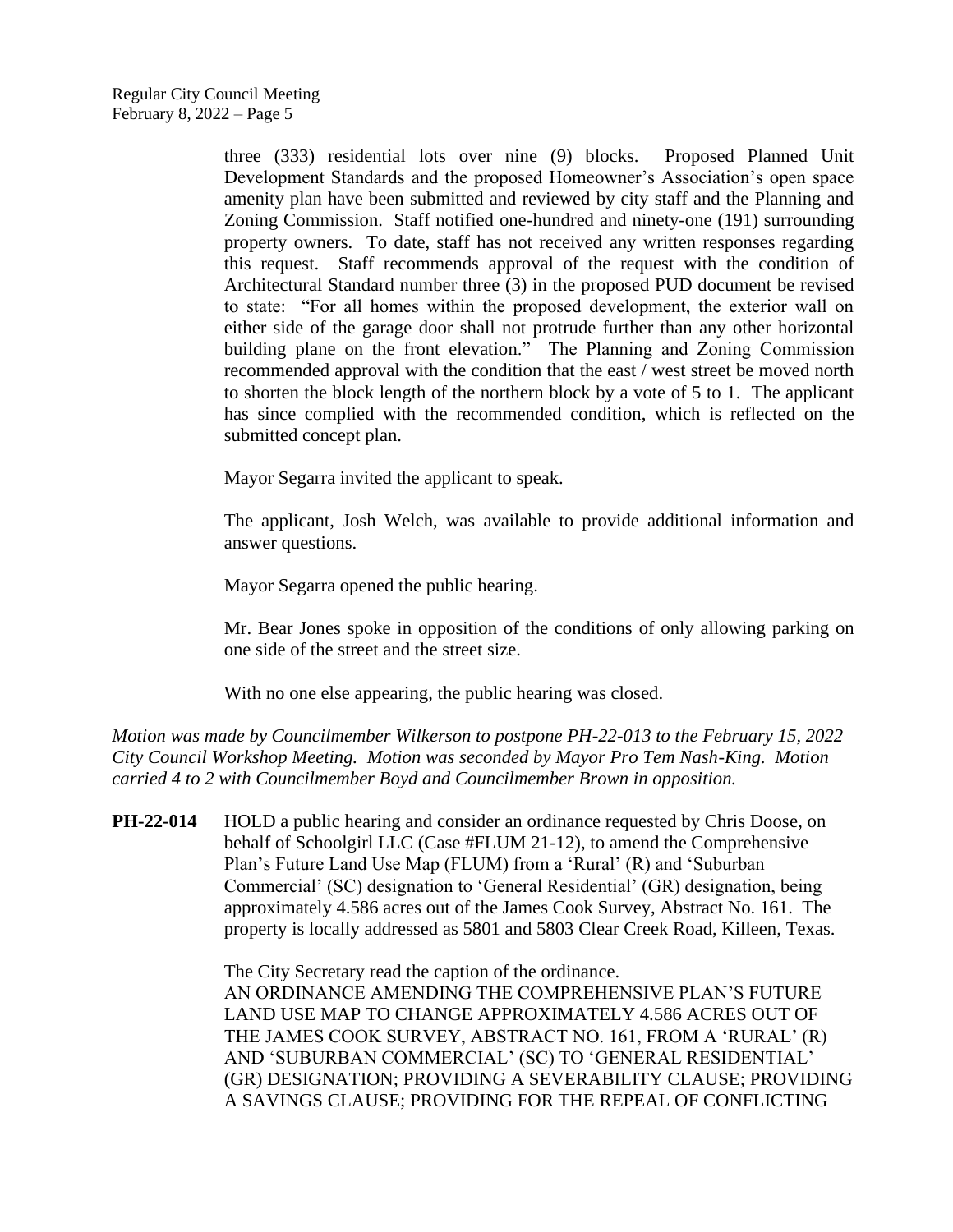## PROVISIONS; PROVIDING FOR PUBLICATION AND AN EFFECTIVE DATE.

#### **Staff Comments:** Wallis Meshier, Director of Planning

The property is designated as rural and suburban commercial on the Future Land Use Map (FLUM) of the Comprehensive Plan. The applicant has submitted a concurrent request to rezone the property from agricultural district to R-1 and B-3 (local business district) to R-2. If approved, the applicant intends to develop fourteen (14) duplexes on the property. Staff mailed courtesy notices to thirty-eight (38) surrounding property owners. Staff recommends approval of the request. The Planning and Zoning Commission recommended approval by a vote of 6 to 0.

Mayor Segarra invited the applicant to speak.

The applicant's representative, Mr. Craig Langford, was available to provide additional information and answer questions.

Mayor Segarra opened the public hearing.

With no one appearing, the public hearing was closed.

*Motion was made by Councilmember Wilkerson to approve PH-22-014. Motion was seconded by Mayor Pro Tem Nash-King. Motion carried 5 to 1 with Councilmember Brown in opposition.*

**PH-22-015** HOLD a public hearing and consider an ordinance requested by Chris Doose on behalf of Schoolgirl, LLC (Case #Z21-45), to rezone approximately 4.586 acres out of the James Cook Survey, Abstract No. 161 from "A" (Agricultural District), "R-1" (Single-Family Residential District), and "B-3" (Local Business District) to "R-2" (Two-Family Residential District). The property is addressed as 5801 and 5803 Clear Creek Road, Killeen, Texas.

> The City Secretary read the caption of the ordinance. AN ORDINANCE AMENDING THE ZONING ORDINANCE OF THE CITY OF KILLEEN BY CHANGING THE ZONING OF APPROXIMATELY 4.586 ACRES OUT OF THE JAMES COOK SURVEY, ABSTRACT NO. 161, FROM "A" (AGRICULTURAL DISTRICT), "R-1" (SINGLE-FAMILY RESIDENTIAL DISTRICT), AND "B-3" (LOCAL BUSINESS DISTRICT) TO "R-2" (TWO-FAMILY RESIDENTIAL DISTRICT); PROVIDING A SAVINGS CLAUSE; PROVIDING FOR THE REPEAL OF CONFLICTING PROVISIONS; PROVIDING FOR AN EFFECTIVE DATE.

#### **Staff Comments:** Wallis Meshier, Director of Planning

The property is designated as rural and suburban commercial on the Future Land Use Map (FLUM) of the Comprehensive Plan. The applicant has submitted a concurrent request to amend the Future Land Use Map from rural and suburban commercial to general residential. Staff notified thirty-eight (38) surrounding